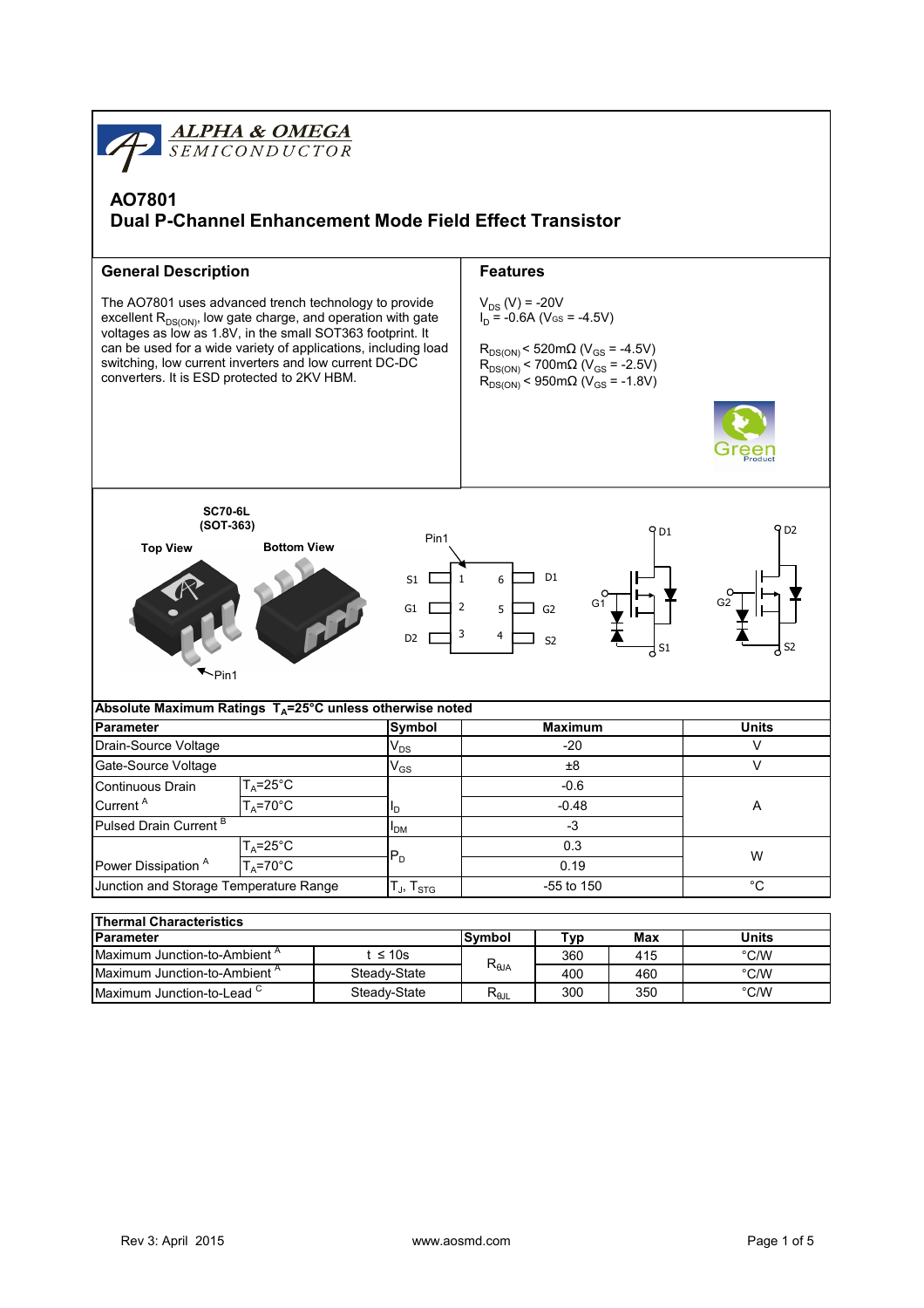|  | Electrical Characteristics (T <sub>J</sub> =25°C unless otherwise noted) |  |
|--|--------------------------------------------------------------------------|--|
|  |                                                                          |  |

| <b>Symbol</b>               | <b>Parameter</b>                      | <b>Conditions</b>                               |        | <b>Typ</b> | Max    | <b>Units</b> |  |  |  |
|-----------------------------|---------------------------------------|-------------------------------------------------|--------|------------|--------|--------------|--|--|--|
| <b>STATIC PARAMETERS</b>    |                                       |                                                 |        |            |        |              |  |  |  |
| <b>BV<sub>DSS</sub></b>     | Drain-Source Breakdown Voltage        | $I_D$ =-250µA, $V_{GS}$ =0V                     | $-20$  |            |        | $\vee$       |  |  |  |
| $I_{\text{DSS}}$            | Zero Gate Voltage Drain Current       | $V_{DS}$ =-16V, $V_{GS}$ =0V                    |        |            | $-1$   | μA           |  |  |  |
|                             |                                       | $T_i = 55^{\circ}C$                             |        |            | $-5$   |              |  |  |  |
| $\mathsf{I}_{\mathsf{GSS}}$ | Gate-Body leakage current             | $V_{DS} = 0V$ , $V_{GS} = \pm 8V$               |        |            | ±10    | μA           |  |  |  |
| $V_{GS(th)}$                | Gate Threshold Voltage                | $V_{DS} = V_{GS} I_D = -250 \mu A$              | $-0.5$ | $-0.6$     | $-0.9$ | $\vee$       |  |  |  |
| $I_{D(ON)}$                 | On state drain current                | $V_{GS} = -4.5V$ , $V_{DS} = -5V$               | -3     |            |        | A            |  |  |  |
| $R_{DS(ON)}$                |                                       | $V_{GS}$ =-4.5V, $I_{D}$ =-0.6A                 |        | 400        | 520    | $m\Omega$    |  |  |  |
|                             |                                       | $T_{\rm J}$ =125°C                              |        | 542        | 700    |              |  |  |  |
|                             | Static Drain-Source On-Resistance     | $V_{GS}$ =-2.5V, $I_D$ =-0.5A                   |        | 540        | 700    | $m\Omega$    |  |  |  |
|                             |                                       | $V_{GS}$ =-1.8V, $I_D$ =-0.4A                   |        | 700        | 950    | $m\Omega$    |  |  |  |
| $g_{FS}$                    | <b>Forward Transconductance</b>       | $V_{DS}$ =-5V, I <sub>D</sub> =-0.6A            |        | 1.7        |        | S            |  |  |  |
| $V_{SD}$                    | Diode Forward Voltage                 | $I_S = -0.5A, V_{GS} = 0V$                      |        | $-0.86$    | $-1$   | $\vee$       |  |  |  |
| Is                          | Maximum Body-Diode Continuous Current |                                                 |        |            | $-0.4$ | A            |  |  |  |
|                             | <b>DYNAMIC PARAMETERS</b>             |                                                 |        |            |        |              |  |  |  |
| $C_{iss}$                   | Input Capacitance                     |                                                 |        | 114        | 140    | pF           |  |  |  |
| $C_{\rm oss}$               | <b>Output Capacitance</b>             | $V_{GS}$ =0V, $V_{DS}$ =-10V, f=1MHz            |        | 17         |        | pF           |  |  |  |
| $C_{\text{rss}}$            | Reverse Transfer Capacitance          |                                                 |        | 14         |        | pF           |  |  |  |
| $R_{q}$                     | Gate resistance                       | $V_{GS}$ =0V, $V_{DS}$ =0V, f=1MHz              |        | 12         | 17     | Ω            |  |  |  |
|                             | <b>SWITCHING PARAMETERS</b>           |                                                 |        |            |        |              |  |  |  |
| $\mathsf{Q}_{\mathsf{g}}$   | <b>Total Gate Charge</b>              |                                                 |        | 1.44       | 1.8    | nC           |  |  |  |
| $\mathsf{Q}_\mathsf{gs}$    | Gate Source Charge                    | $V_{GS}$ =-4.5V, $V_{DS}$ =-10V, $I_{D}$ =-0.6A |        | 0.14       |        | nC           |  |  |  |
| $Q_{qd}$                    | Gate Drain Charge                     |                                                 |        | 0.35       |        | nC           |  |  |  |
| $t_{D(on)}$                 | Turn-On DelayTime                     |                                                 |        | 6.5        |        | ns           |  |  |  |
| t,                          | Turn-On Rise Time                     | $V_{GS}$ =-4.5V, $V_{DS}$ =-10V,                |        | 6.5        |        | ns           |  |  |  |
| $t_{D(off)}$                | Turn-Off DelayTime                    | $R_L$ =16.7 $\Omega$ , $R_{GEN}$ =3 $\Omega$    |        | 18.2       |        | ns           |  |  |  |
| $\mathfrak{t}_{\mathsf{f}}$ | Turn-Off Fall Time                    |                                                 |        | 5.5        |        | ns           |  |  |  |
| $t_{rr}$                    | Body Diode Reverse Recovery Time      | $I_F = -0.6A$ , dl/dt=100A/ $\mu$ s             |        | 10         | 13     | ns           |  |  |  |
| $Q_{rr}$                    | Body Diode Reverse Recovery Charge    | $I_F = -0.6A$ , dl/dt=100A/ $\mu$ s             |        | 3          |        | nC           |  |  |  |

A: The value of R <sub>eJA</sub> is measured with the device mounted on 1in<sup>2</sup> FR-4 board with 2oz. Copper, in a still air environment with T <sub>A</sub> =25° C.<br>The value in any a given application depends on the user's specific board de resistance rating.

B: Repetitive rating, pulse width limited by junction temperature.

C. The R <sub>θJA</sub> is the sum of the thermal impedence from junction to lead R <sub>θJL</sub> and lead to ambient.<br>D. The static characteristics in Figures 1 to 6,12,14 are obtained using 80 μs pulses, duty cycle 0.5% max.

E. These tests are performed with the device mounted on 1 in <sup>2</sup> FR-4 board with 2oz. Copper, in a still air environment with T<sub>A</sub>=25°C. The SOA curve provides a single pulse rating.

THIS PRODUCT HAS BEEN DESIGNED AND QUALIFIED FOR THE CONSUMER MARKET. APPLICATIONS OR USES AS CRITICAL COMPONENTS IN LIFE SUPPORT DEVICES OR SYSTEMS ARE NOT AUTHORIZED. AOS DOES NOT ASSUME ANY LIABILITY ARISING OUT OF SUCH APPLICATIONS OR USES OF ITS PRODUCTS. AOS RESERVES THE RIGHT TO IMPROVE PRODUCT DESIGN, FUNCTIONS AND RELIABILITY WITHOUT NOTICE.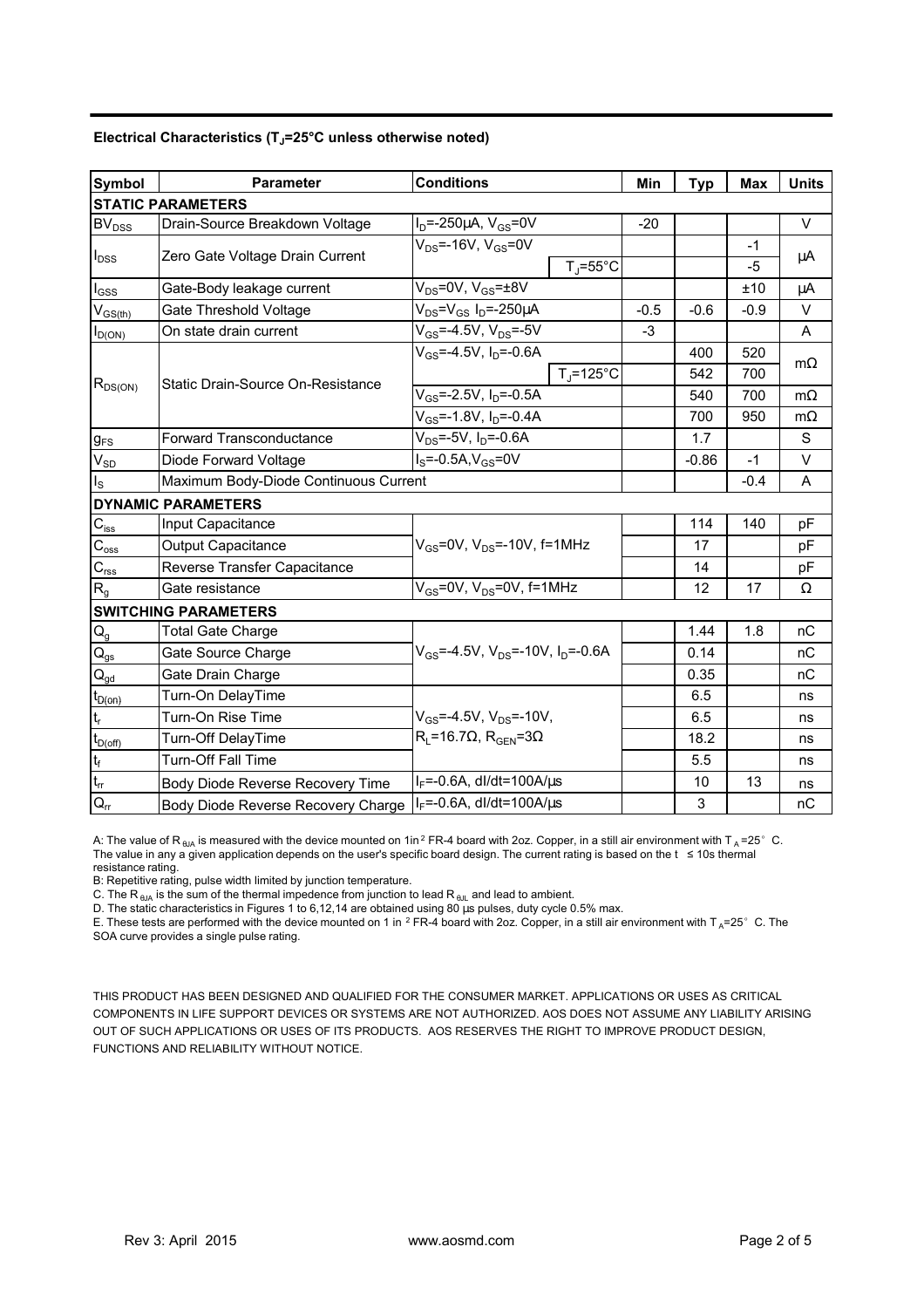

## TYPICAL ELECTRICAL AND THERMAL CHARACTERISTICS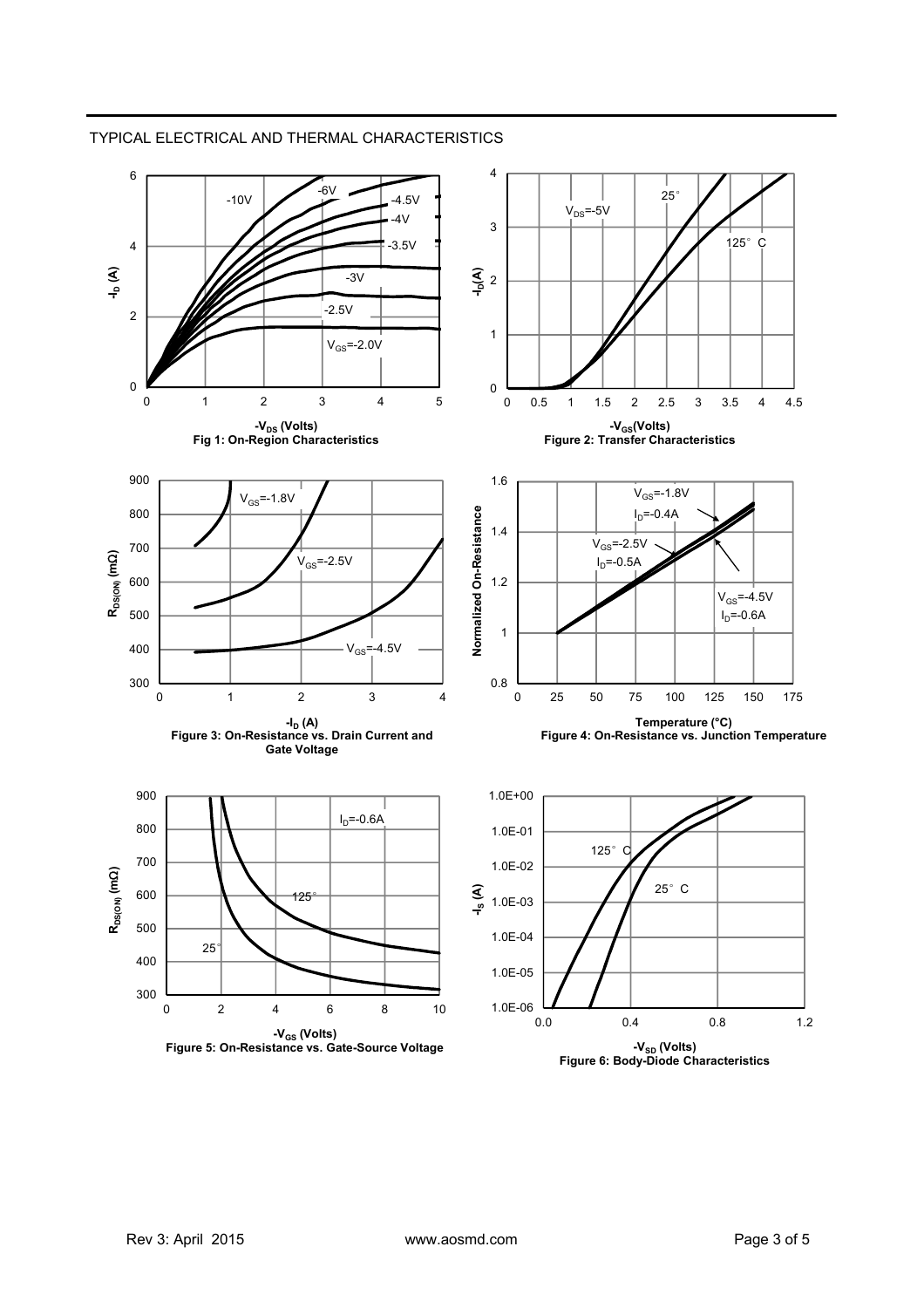

## **TYPICAL ELECTRICAL AND THERMAL CHARACTERISTICS**

**Figure 11: Normalized Maximum Transient Thermal Impedance**